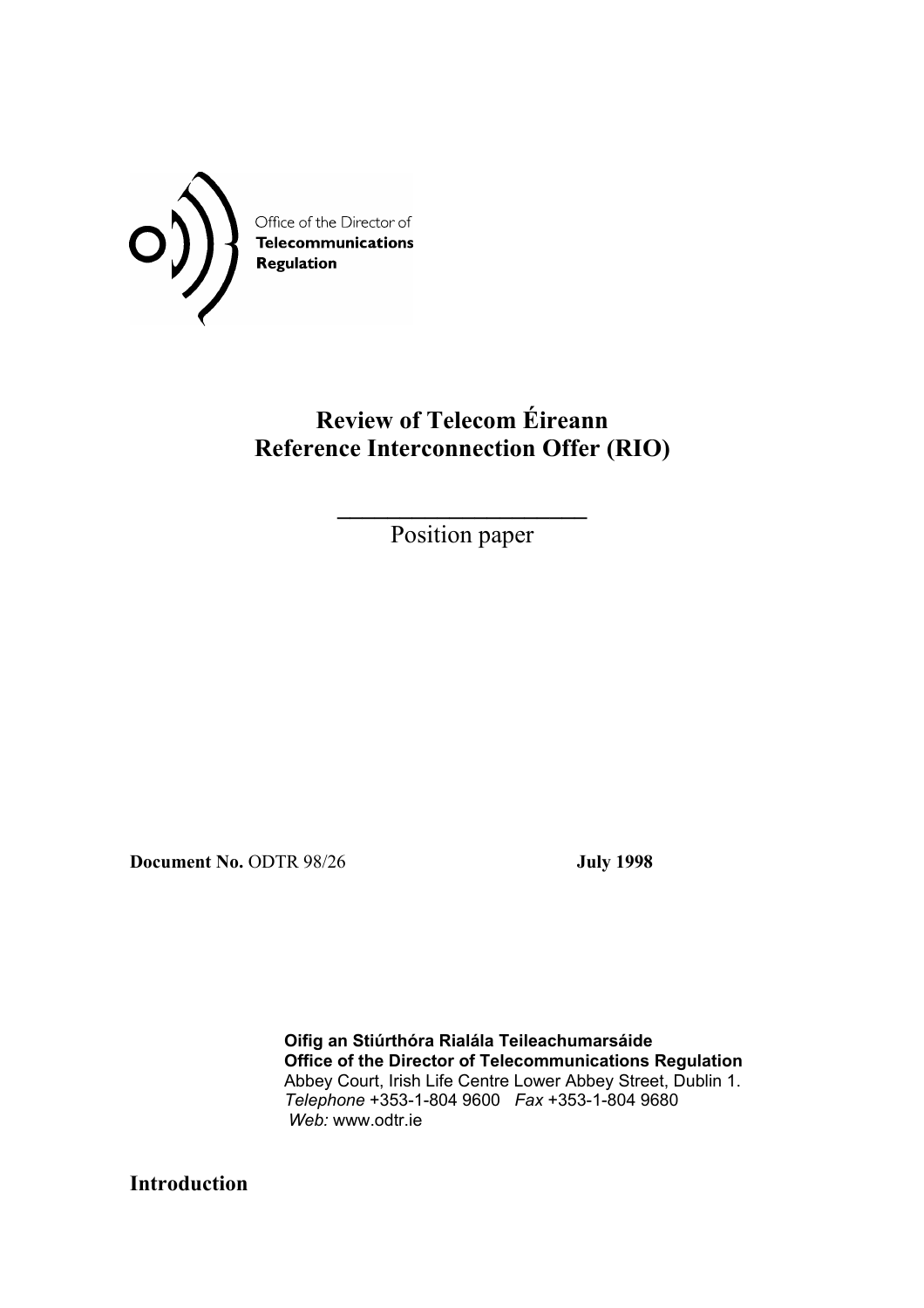On 15 June the Director of Telecommunications Regulation ("the Director") published a paper on the ODTR website on the framework for the liberalisation of the telecommunications market by December 1998<sup>1</sup>. . The Director welcomed the announcement by the Minister for Public Enterprise, Mrs. Mary O'Rourke T.D., that the Irish telecommunications market will be liberalised by 1 December 1998 and noted the need for her Office ("the ODTR") to move quickly to put in place the regulatory tools to facilitate this. The Director particularly emphasised the need for consultation and input from all relevant interested parties and the ODTR has issued a number of consultative documents in that context. One such consultative document was issued on the Telecom Éireann Reference Interconnection Offer ("RIO") in July 1998.

It is the Director's view that interconnect must be and should remain a commercial matter between operators. However, because the telecommunications market is unbalanced in the initial stages of liberalisation, there is a requirement for the involvement of an independent body to ensure that the dominant operator will not use its bargaining power to impose unfair terms and conditions on new entrants.

The RIO sets out the general terms for interconnection with the incumbent PTO, Telecom Éireann ("TE"). It is an essential document for a new entrant, and impacts on market entry and operational strategy in Ireland. It is therefore critical that the RIO contains the right terms and conditions, that will allow and not hinder the development of a robust telecommunications industry in Ireland.

The ODTR analysed the responses to the consultation and is now issuing a position paper which outlines the recommendations of this Office regarding the content of the RIO. Comments from the following operators/service providers were received and have been considered:.

- Telecom Éireann
- Eircell
- Esat Digifone
- Esat Telecom
- Cable & Wireless
- ITL
- WorldCom
- Stentor
- Valuetel
- Mercury Engineering Ltd
- PostGEM
- Ocean
- TNS
- Kilroys Solicitors for Telenor Ireland Ltd

This document is structured as follows:

<sup>&</sup>lt;sup>1</sup> "Towards Liberalisation; An agenda for Ireland to achieve an effective competitive market in the provision of telecommunications services" - available on http//www.odtr.ie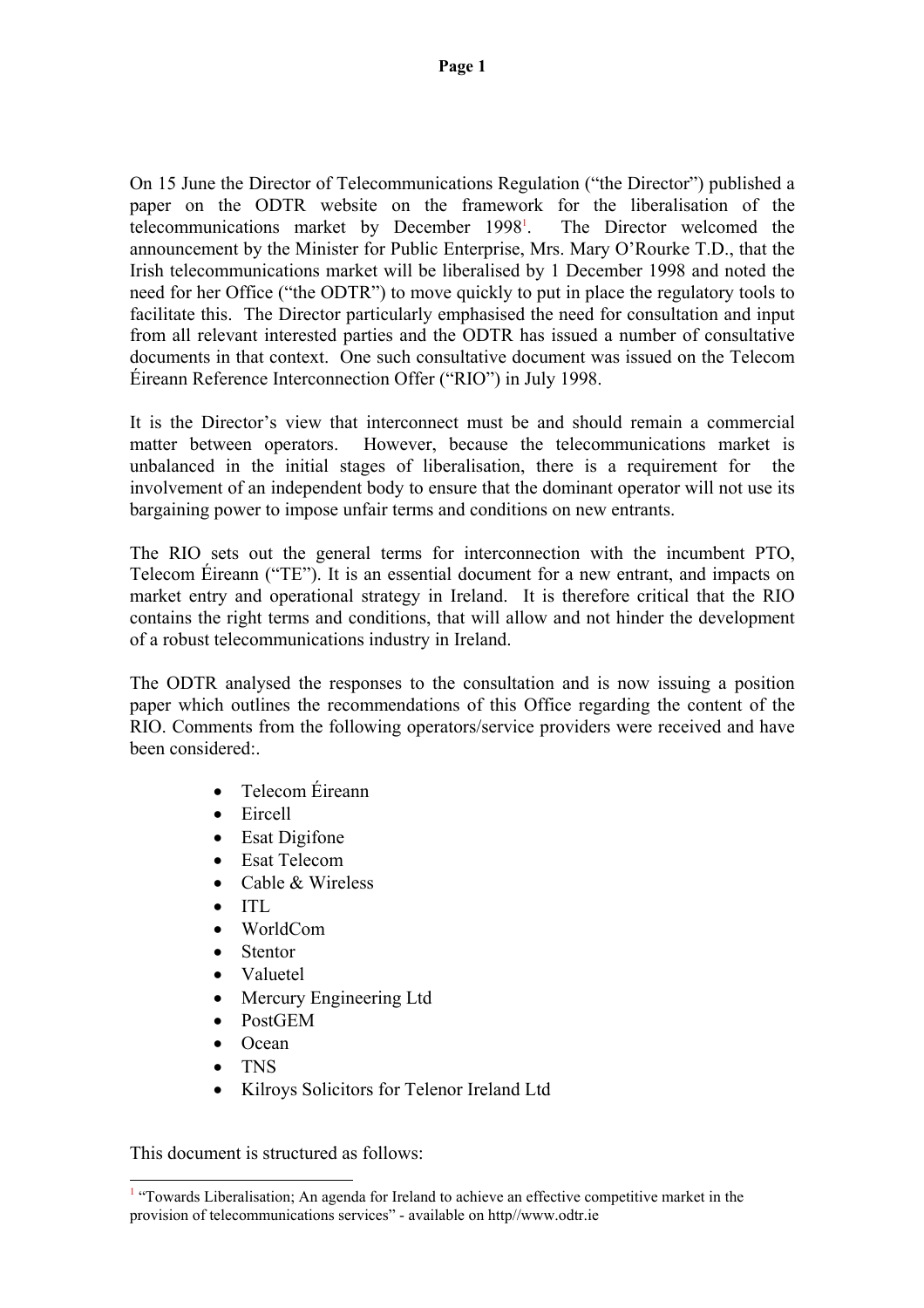- section 1 sets out the regulatory background on which this position paper is based;
- section 2 details the timetable applicable from the publication of the Director's position paper on the content of the RIO to publication and approval of the RIO;
- section 3 provides a summary of the position of the Director as regards the content of the RIO.

This document sets out the Director's current position and may be amended from time to time. This document is without prejudice to the legal position or the rights and duties of the Director to regulate the market generally.

This review does not in any way affect the rights and entitlements of organisations generally and specifically rights and entitlements to negotiate interconnection agreements pursuant to the Interconnection Regulations<sup>2</sup> and the Interconnection Directive<sup>3</sup>.

<sup>&</sup>lt;sup>2</sup> European Communities (Interconnection in Telecommunications) Regulations, 1998, S.I. No. 15 of 1998.

<sup>&</sup>lt;sup>3</sup> Directive 97/33/EC of the European Parliament and of the Council of 30 June 1997 on interconnection in Telecommunications with regard to ensuring universal service and interoperability through application of the principles of Open Network Provision (ONP)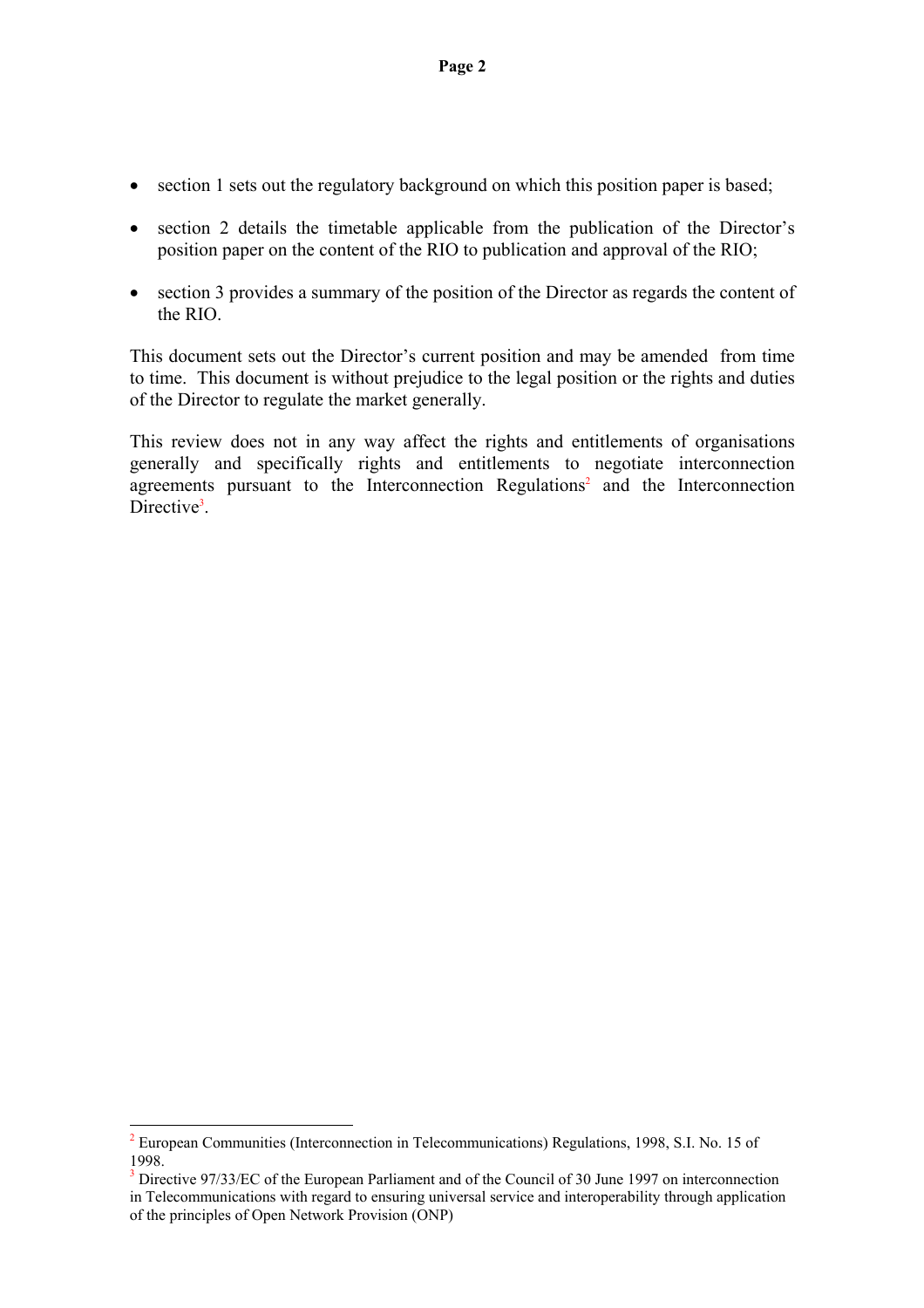### **Section 1: Background**

Under the terms and conditions of the Interconnection Directive and the transposing Interconnection Regulations in Ireland, Telecom Éireann is obliged to publish a Reference Interconnection Offering. The RIO is defined in the Regulations as:

"an offer to provide an interconnection facility that includes a description of the interconnection offerings setting out the particular components according to market needs and all of the terms and conditions for interconnection to be satisfied by a person wishing to enter into an interconnection agreement."4

In January 1998, Telecom Éireann publicised the availability of a RIO which can be obtained directly from Telecom Éireann<sup>5</sup>.

On receipt of the RIO, the Director requested justification from Telecom Éireann of the charges set out therein. Telecom Éireann provided material in response to this request and the Director has now engaged consultants to examine this information and the detail of Telecom Éireann's underlying cost accounting system. This exercise will enable the Director to make a determination on the level and structure of the charges set out in the RIO in accordance with its powers and obligations under the Interconnection Directive and the Interconnection Regulations. The examination of Telecom Éireann's costs is expected to be completed during the autumn and the Director intends to make a determination on the rates before full liberalisation on 1 December 1998. The examination of the rates in the RIO is therefore outside the scope of the consultative paper and this position paper.

The consultative process was confined to examining the range and scope of the conditions set out in the RIO, having regard to:

- the requirements of the Interconnection Directive and the Interconnection Regulations,
- best practice elsewhere in Europe and Telecom Éireann's existing interconnection agreements with Eircell and Esat Digifone, and
- comments received from the industry, including Telecom Éireann, on the content of the RIO and the matters raised in the consultative paper.

<sup>4</sup> Paragraph (17) of Regulation 8 of the European Communities (Interconnection in Telecommunications) Regulations, 1998, S.I. No. 15 of 1998.

<sup>&</sup>lt;sup>5</sup> Contact Carrier Services Section, Telecom Éireann, St Stephen's Green West, Dublin 2; (01) 671 4444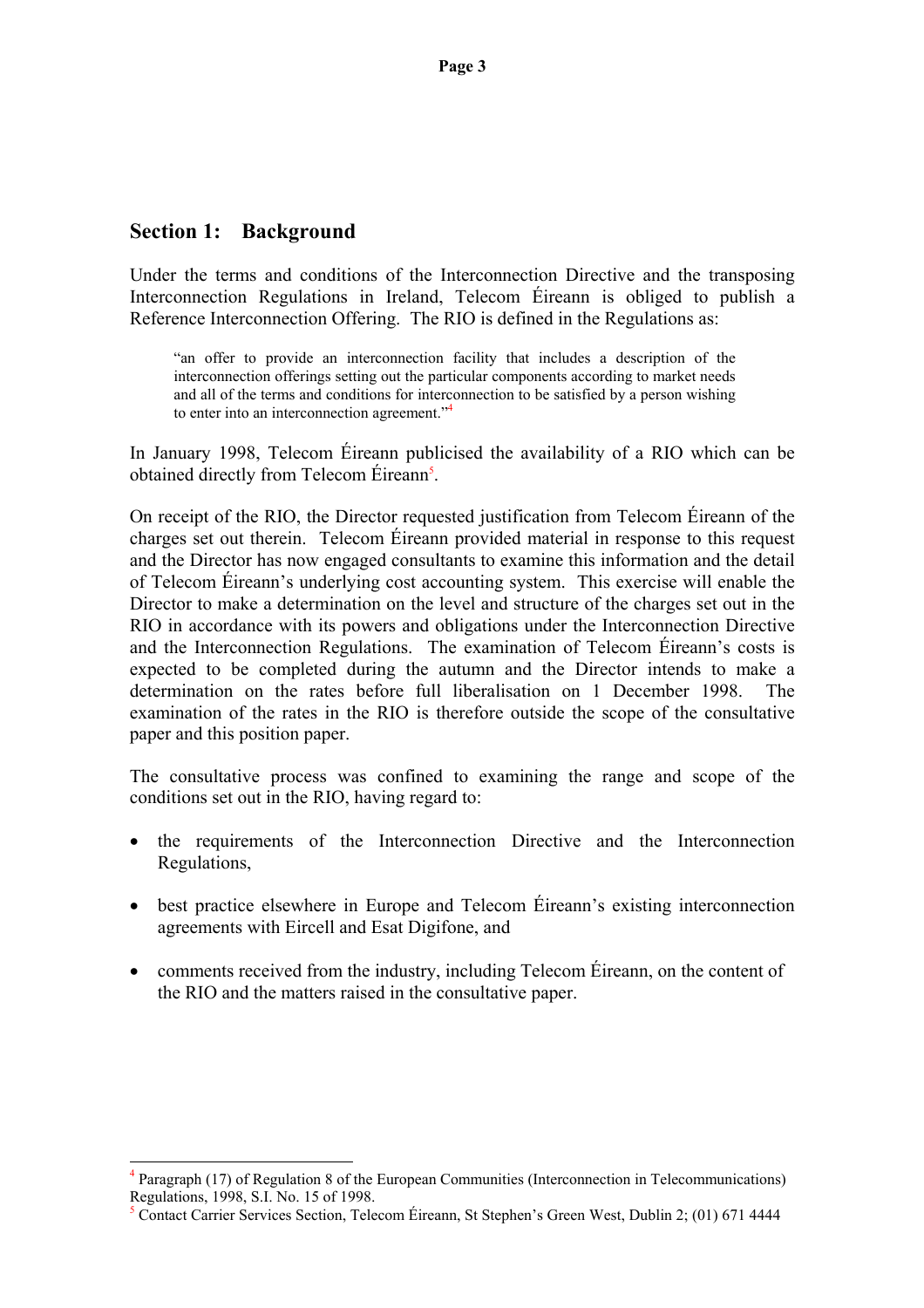### **Section 2: Timetable**

**Consultation:** The consultation period ran from 3 to 17 July 1998. Comments have been received from 14 operators and service providers.

**Finalisation of the Director's Position:**  The Director has now reviewed the comments received from the industry. This position paper sets out the amendments that the Director requires Telecom Éireann make to the RIO.

> The Director regards the definition of the interconnect regime as an on-going process that will evolve as market and industry structure change. This document does not, at this stage, deal exhaustively with specific terms and conditions of the RIO that may be needed over time. Approval of the RIO does not preclude the Director from directing further changes should this be regarded as necessary to meet market needs. The Director will review the impact of the RIO on the market and may decide to revisit this document. The first such review will occur within one year but the Director will consider representations for an earlier review.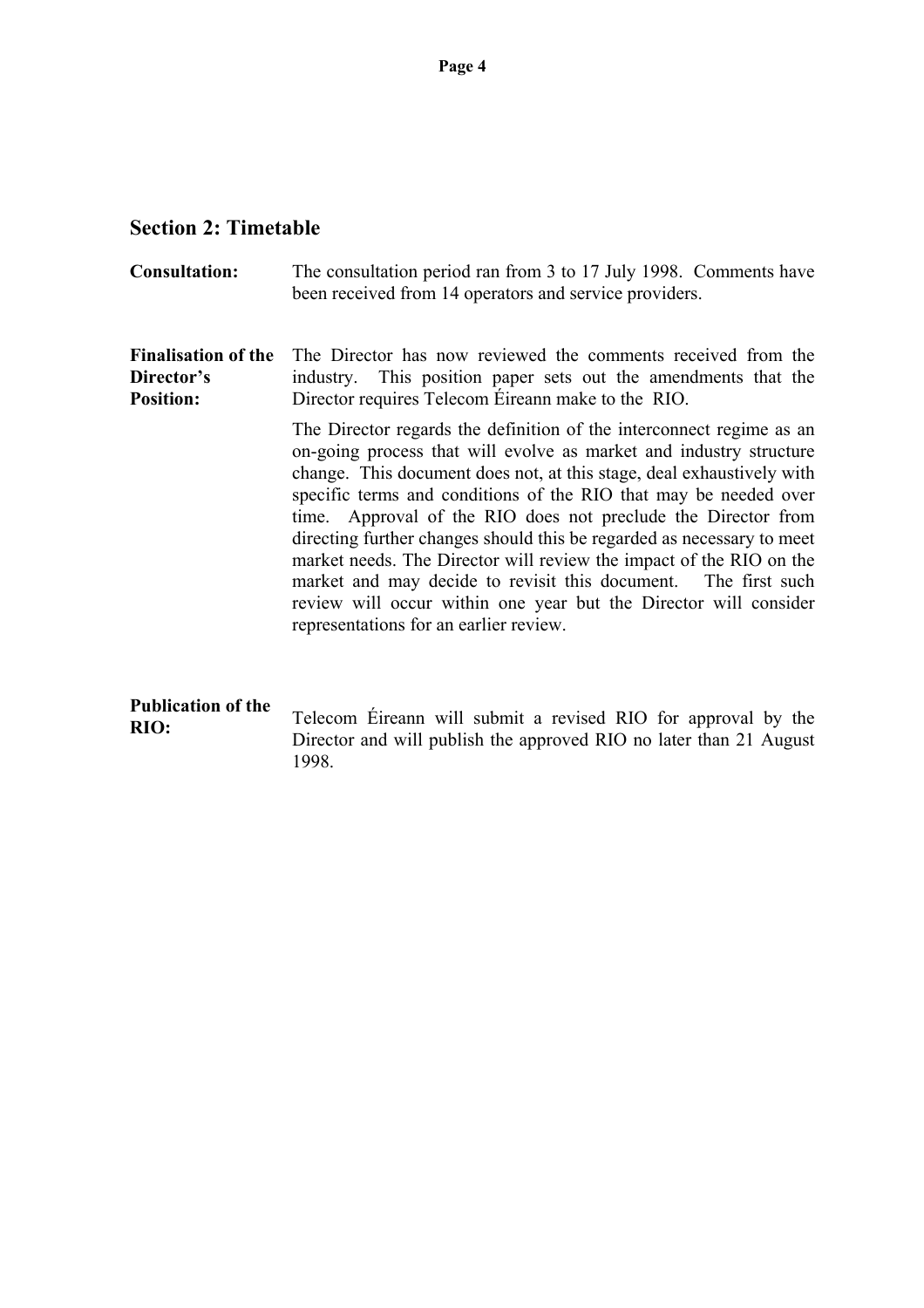## **Section 3: Scope and Range of services which should be included in the RIO**

In this section, the Director sets out the range and scope of services which she considers must be included in the Telecom Éireann RIO. In setting out these services, the Director has regard, *inter alia*, to the definition of RIO which is contained in the Interconnection Regulations.

| <b>Legal framework</b>             |                                                                                                                                                                                                                                                                                                                                                                                                                                                        |
|------------------------------------|--------------------------------------------------------------------------------------------------------------------------------------------------------------------------------------------------------------------------------------------------------------------------------------------------------------------------------------------------------------------------------------------------------------------------------------------------------|
| <b>Description:</b>                | It is important for interconnecting operators to understand the general<br>legal terms and conditions attached to the agreement. This ranges<br>from the description of those organisations to which the RIO applies<br>to the specification of limitation of liability. This certainty about the<br>legal framework is necessary in particular for new entrants to plan<br>and determine their approach to the provision of services and<br>networks. |
| <b>Position of the</b><br>industry | Legal Framework                                                                                                                                                                                                                                                                                                                                                                                                                                        |
|                                    | All respondents accepted the overall view of the Director that a legal<br>framework should be included in the RIO.                                                                                                                                                                                                                                                                                                                                     |
|                                    | Network -v- Services Interconnection                                                                                                                                                                                                                                                                                                                                                                                                                   |
|                                    | The responses to the consultation paper raised a distinction between<br>interconnection which involves access to network<br>"network"<br>and "service level" interconnection whereby<br>elements,<br>the<br>interconnecting parties require the provision of full services. Two<br>points of view were put forward:                                                                                                                                    |
|                                    | Some respondents were of the opinion that the RIO should deal<br>$\bullet$<br>with network interconnection only and the services and prices set<br>out in the RIO should only be available to operators with<br>interconnecting networks.                                                                                                                                                                                                              |
|                                    | Other respondents were of the view that full services should be<br>$\bullet$<br>made available to interconnecting parties rather than just the<br>access to network elements.                                                                                                                                                                                                                                                                          |
|                                    | List of Services for Inclusion                                                                                                                                                                                                                                                                                                                                                                                                                         |
|                                    | Differing opinions were put forward on the specific list of services to<br>be included in the RIO. These views ranged from the position that all<br>services listed as suggestions in the consultation document should be<br>provided as part of interconnection, to the view that only services<br>where there is a bottleneck in supply should be included in the RIO.                                                                               |
| Director's                         | Legal Framework                                                                                                                                                                                                                                                                                                                                                                                                                                        |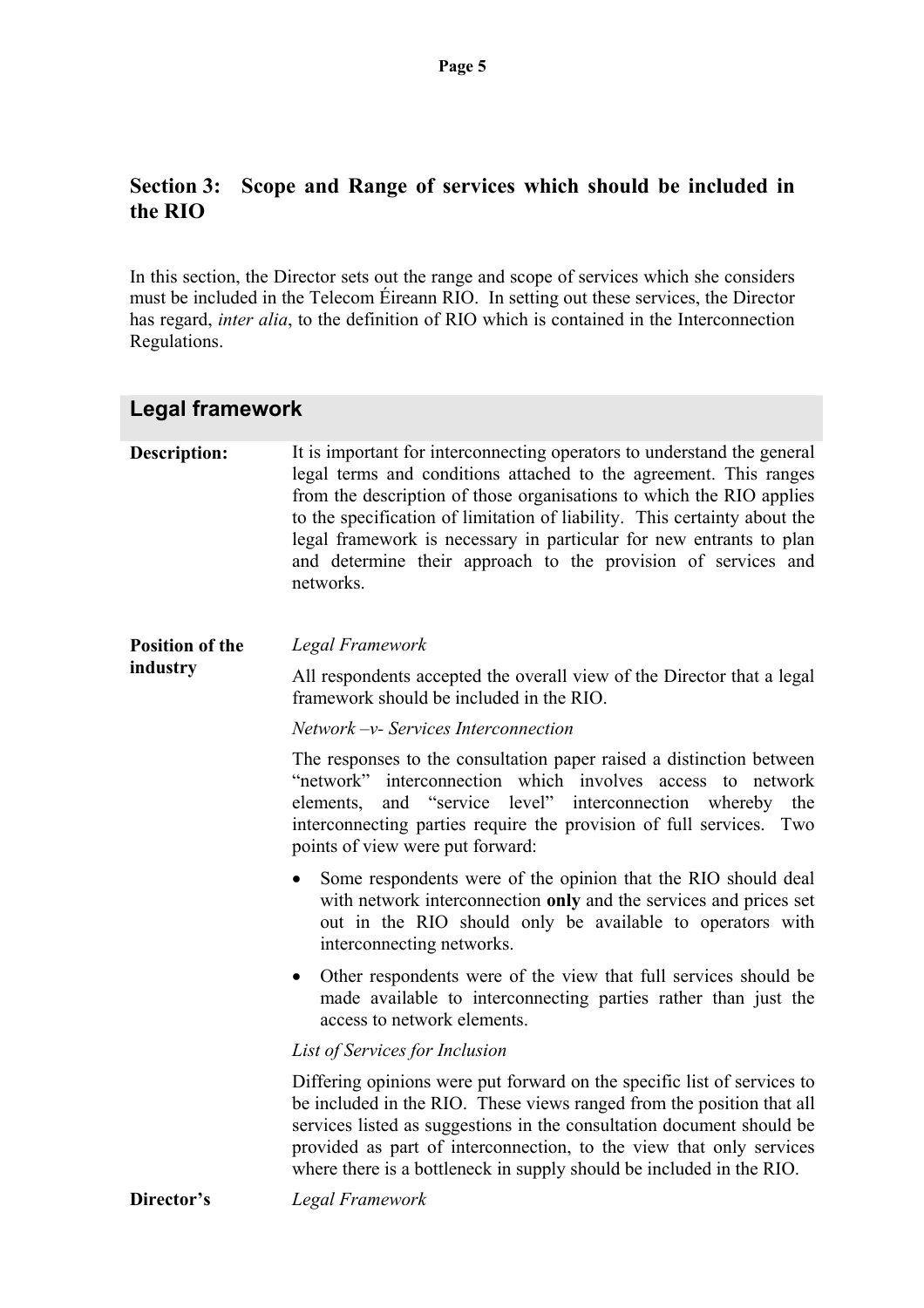### **Position:** The RIO should be extended to clearly specify the legal framework in which the Offering applies. The following non exhaustive list of conditions should be addressed in the RIO:

- Governing law
- Limitation of liability/force majeure;
- Duration of the agreement, breach, suspension and termination: it is proposed that no fixed duration of the agreement is specified in the RIO but that clauses for breach, suspension and termination are included.
- Right to review the agreement: there are a number of situations (that may or may not be dependent on the operators) that could require a review of the agreement, including when the agreement (or part of it) has ceased to be reasonable;
- A clause on severability should be included;

### *Network – v – Services Interconnection*

The Interconnection Regulations<sup>6</sup> state:

"Subject to regulation 2(8), an organisation in any of the classes specified in paragraph (2)(a) which has been designated by the Director as having significant market power in accordance with regulation 5 shall, when requested by an organisation authorised to provide a public telecommunications service, have an obligation to negotiate an interconnection agreement with that organisation"<sup>7</sup>, and

"Paragraph (8) shall not apply unless the organisation authorised to provide a public telecommunications service is providing a public telecommunications service at the time it seeks to enter into an interconnection agreement."8 .

It is recognised that service level interconnection raises a wide range of issues which have not yet been fully explored. In order to progress the publication of the RIO as quickly as possible, the Director considers it appropriate to concentrate on network interconnection while specifying a limited set of full services which should be made available to interconnecting parties. The Director will consult further on the issue of service interconnection.

### *Services to be included*

Having considered the comments of the various parties, the Director has concluded that the RIO should, in accordance with the statutory requirement, include those services which meet market needs. On this basis and having regard to the comments received, there have been some amendments to the list of services in this document.

 $\overline{a}$ 

<sup>&</sup>lt;sup>6</sup> the European Communities (Interconnection in Telecommunications) Regulations, 1998, SI No 15 of 1998

<sup>7</sup> Paragraph (8) of Regulation 4.

<sup>8</sup> Paragraph (9) of Regulation 4.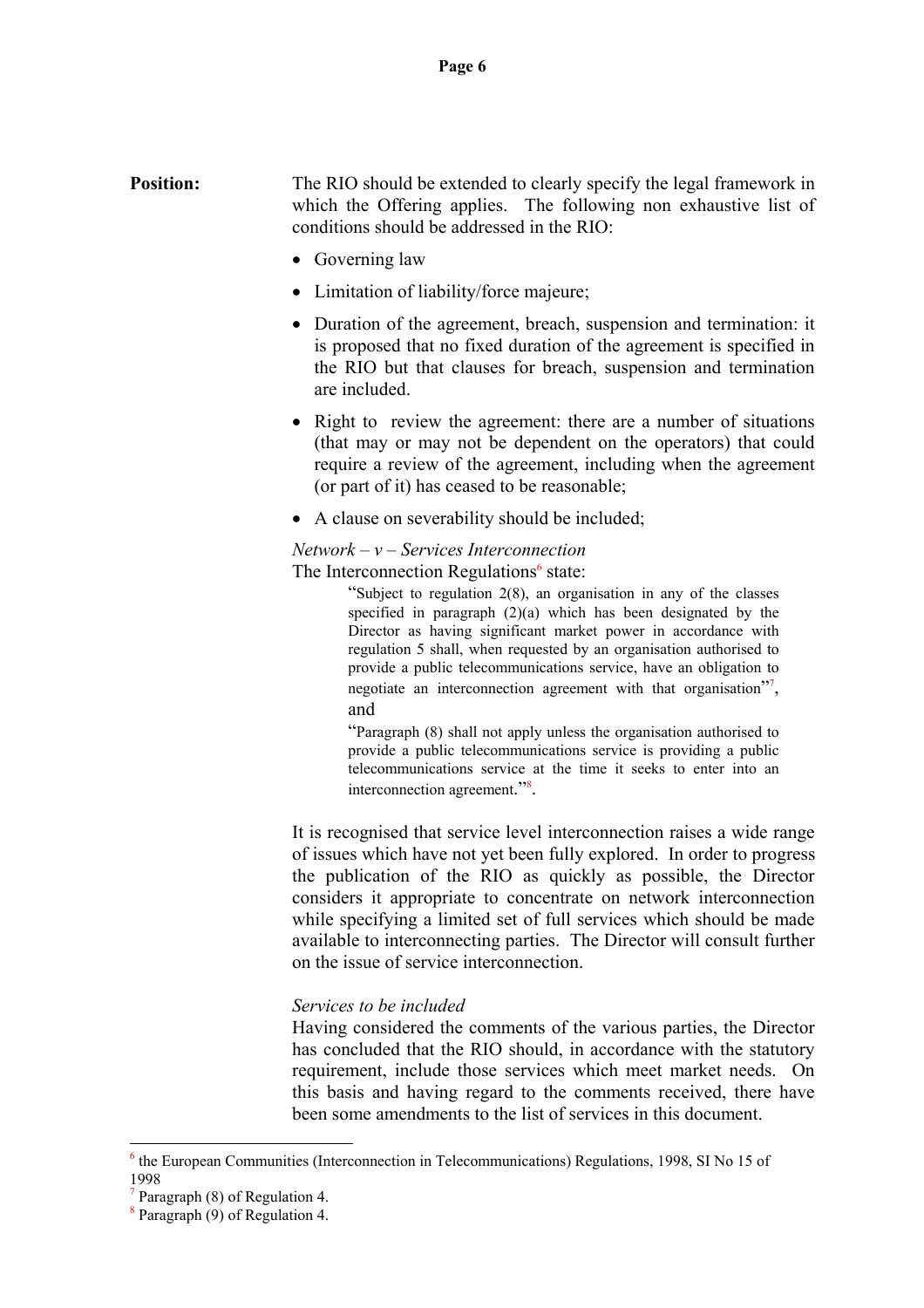The Director will consider additional services for inclusion in the RIO on a case by case basis.

At this stage, the RIO should contain, at a minimum the following principal services<sup>9</sup>:

- basic telephony services,
- access to freefone and premium rate services, and
- leased circuits used for interconnect purposes.
- Ancillary services which may be availed of as part of an interconnection agreement but which need not form part of the agreement if they are not required by the interconnecting party;
- Provision of Calling Line Identification: The purposes for which CLI can be used by each party, e.g. routing calls or bill compilation must be clearly specified to ensure customer and data protection. CLI shall not be used for any other purpose than those stated in this section.
- Emergency services, should be included in the RIO and calls should not be billed to other operators. This service is a USO service and its funding will be dealt with accordingly. The Director intends to cost USO independently and will determine an appropriate and separate funding mechanism for USO services.
- International outgoing services, national transit, national and international operator assisted services and national and international DQ services. It should be noted that the Director is aware of some competition in these services but is of the opinion that they are appropriate for inclusion in the RIO at this time due to the early stage of liberalisation and the continuing strong position of TE in the market. The inclusion of these services will be kept under review.

Transfer charge calls: this is a service that is used by customers and requires co-operation between operators. It therefore should be part of the RIO.

### **Rates and Billing**

**Description:** To reflect efficiency gains, it is crucial that the RIO provides for the new entrants' right to request and obtain re-negotiation of the rates. The RIO should also provide for escalation procedures where one

-<br>9  $\frac{9}{9}$  refer to Annex 1 for list of services to be included in the RIO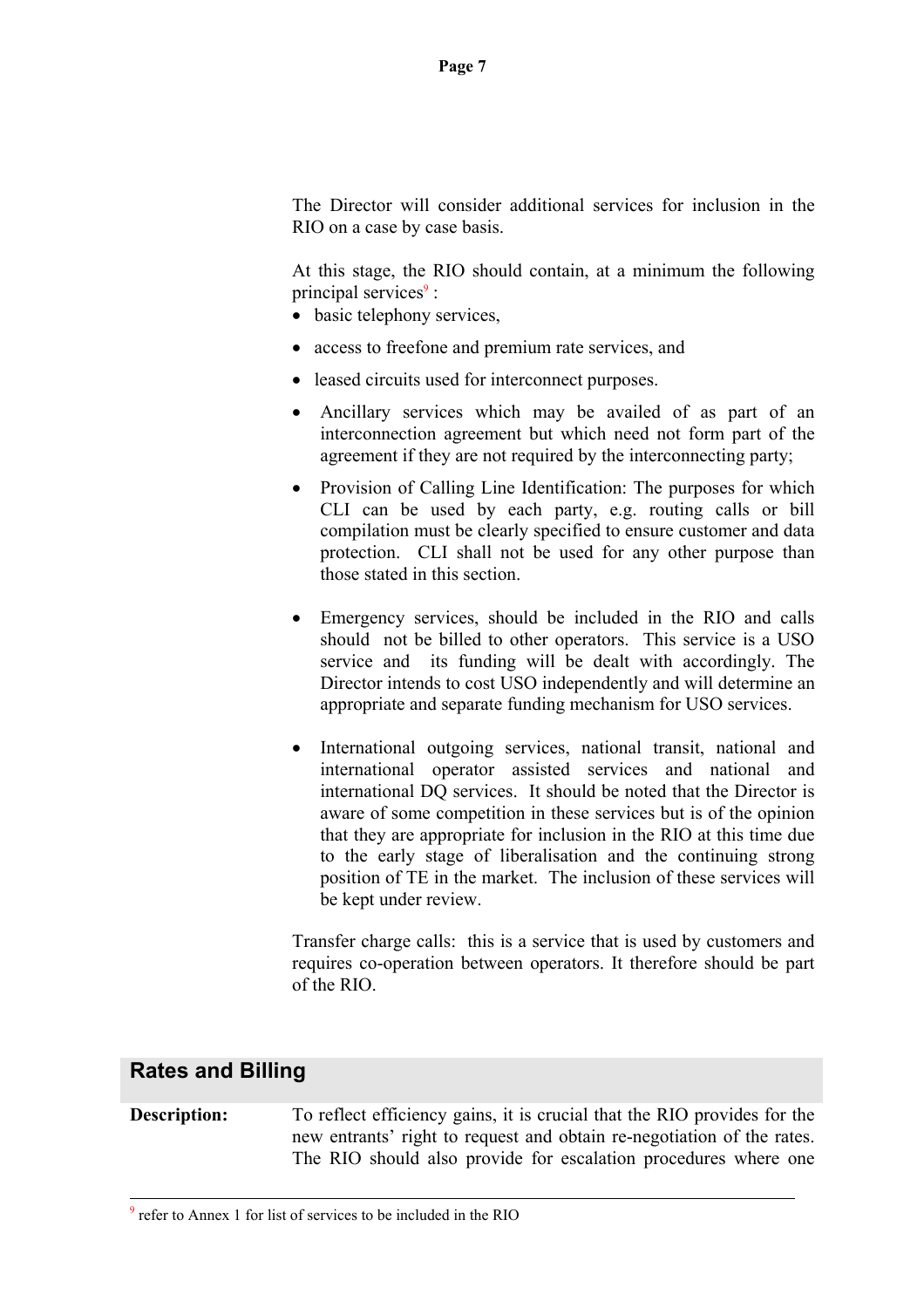party wishes to re-negotiate the charges and the other does not.

In accordance with European and Irish legislation, and having regard to best practices in Europe, interconnect rates should be costoriented, transparent, non-discriminatory and based on a price level closely linked to the long-run incremental cost  $(LRIC)^{10}$ .

**Position of the industry**  Respondents emphasised that both conveyance and equipment charges should be included in the RIO. The principle of costorientation should apply and rates should be regularly reviewed.

> A number of respondents were concerned that if reviews were allowed on a bi-lateral basis, there may be a risk of discrimination between service providers/operators.

> A number of respondents sought to ensure that provisions for regular review would not affect the determination procedures which might be used by the Director.

> Some respondents commented on the level and structure of interconnect charges. It is not the purpose of this paper to address this matter which will be the subject of a separate determination by the Director following the completion of the current examination of Telecom Éireann's cost and cost accounting system in the autumn. Therefore, the Director will make no recommendation on this issue in this paper.

**Director's Position:**  The RIO should be amended to include top level clauses dealing with:

- The review and re-negotiation of rates, including timing and duration of re-negotiation. An annual review should occur with provision for interim reviews should circumstances dictate. If Telecom Éireann and a second party agree on new rates, these should be made available to all operators at the same time and published no later than one week after the agreement has been reached.
- escalation procedures in the event of the timing of review not being agreed: typically, if discussions between representatives of both organisations fail, then the matter should be referred to a higher level within both organisations.
- procedures for referring any dispute to the ODTR in the event of failure to agree on rates, including timetable;
- procedures in the event of a dispute on bill accuracy;
- details may then be negotiated on a case by case basis between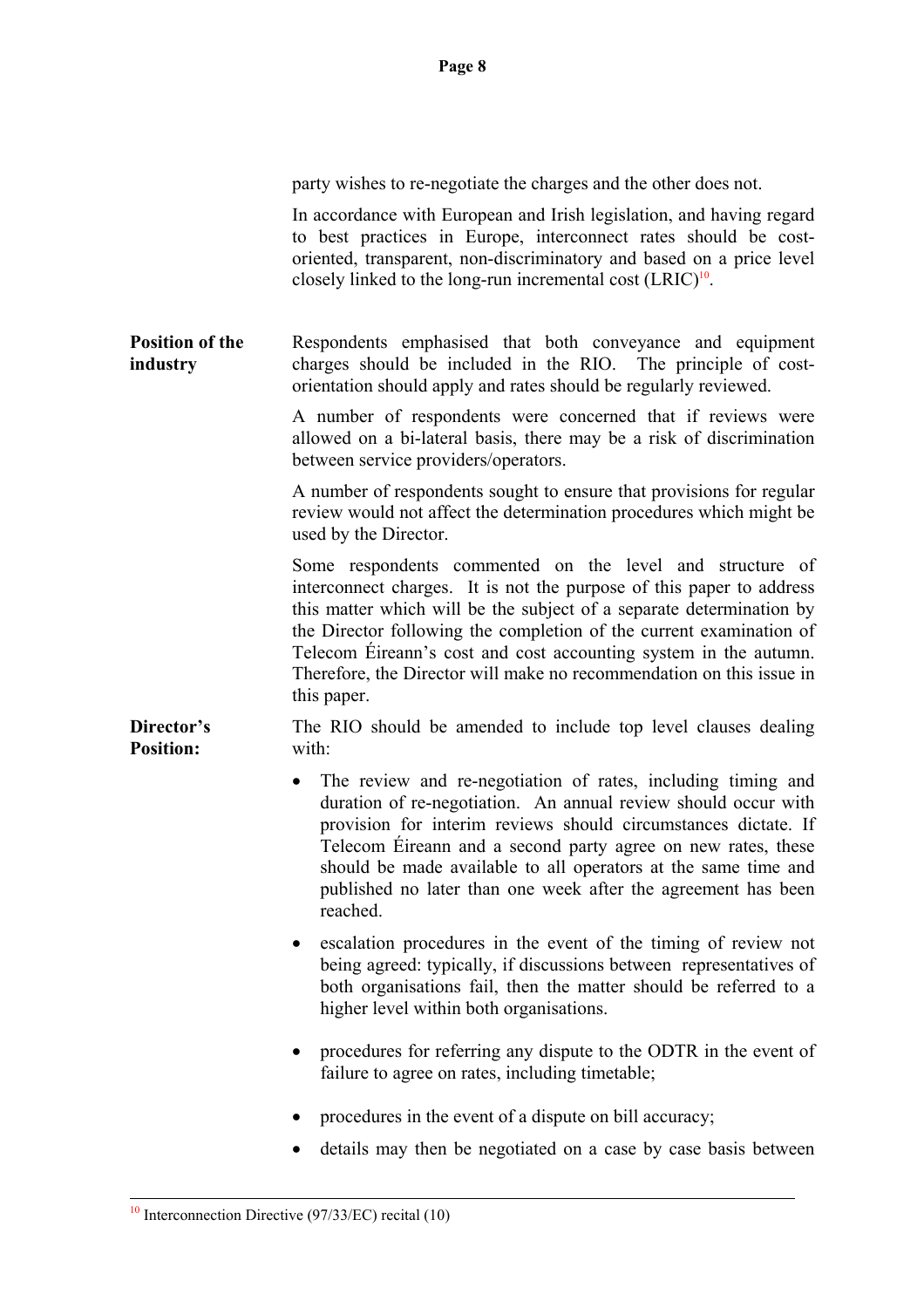operators.

Rates should be calculated on a LRIC basis.

# **Network Management and Planning**

| <b>Description:</b>                | For new entrants to efficiently plan for interconnection with an<br>incumbent operator, some indication of the network design and the<br>planning and management of the network to network connection is<br>Without this information, the new entrant is at a<br>necessary.<br>disadvantage with regard to the incumbent in negotiating terms and<br>conditions.                                                                               |
|------------------------------------|------------------------------------------------------------------------------------------------------------------------------------------------------------------------------------------------------------------------------------------------------------------------------------------------------------------------------------------------------------------------------------------------------------------------------------------------|
| <b>Position of the</b><br>industry | A number of respondents stated that a detailed description of TE's<br>network should be included in the RIO and updated regularly. The plan<br>should notably include information regarding the location of switches.                                                                                                                                                                                                                          |
|                                    | An alternative view is that the detailed network information should be<br>confidential between the two parties concerned.                                                                                                                                                                                                                                                                                                                      |
|                                    | Differing positions were put forward on the introduction of penalties<br>sanctioning repetitive inaccurate forecasts or missed deadlines. On the<br>one hand there was support for such structures, while the opposing view<br>was that penalties would impede interconnect agreements and that the<br>fact that operators engage to act in good faith is a sufficient guarantee to<br>ensure targets are adequately met.                      |
| Director's<br><b>Position:</b>     | The RIO should explicitly address planning and operations procedures,<br>including but not limited to:                                                                                                                                                                                                                                                                                                                                         |
|                                    | routing principles for both national and international traffic;                                                                                                                                                                                                                                                                                                                                                                                |
|                                    | procedures, including timetable, for capacity forecast and provision<br>of capacity;                                                                                                                                                                                                                                                                                                                                                           |
|                                    | timetable for provisioning additional capacity;<br>$\bullet$                                                                                                                                                                                                                                                                                                                                                                                   |
|                                    | procedures to ensure accurate forecasts and timely responses;                                                                                                                                                                                                                                                                                                                                                                                  |
|                                    | network design, alterations, safety and protection (including<br>timetables).                                                                                                                                                                                                                                                                                                                                                                  |
|                                    | Detailed procedures for traffic measurement may be agreed bi-laterally.<br>However a general description of the procedures, including a list of key<br>measures that TE proposes to use, should be included in the RIO.                                                                                                                                                                                                                        |
|                                    | A top level description of the network should be included in the RIO.<br>The description should provide information on the location of the<br>switches but not necessarily their capacity. More detailed information<br>will be provided on a bi-lateral basis to an operator who has expressed<br>its intention to negotiate an interconnect agreement with TE. This<br>information should be subject to appropriate confidentiality clauses. |
|                                    | The issue of penalties is covered in section on Quality of service and                                                                                                                                                                                                                                                                                                                                                                         |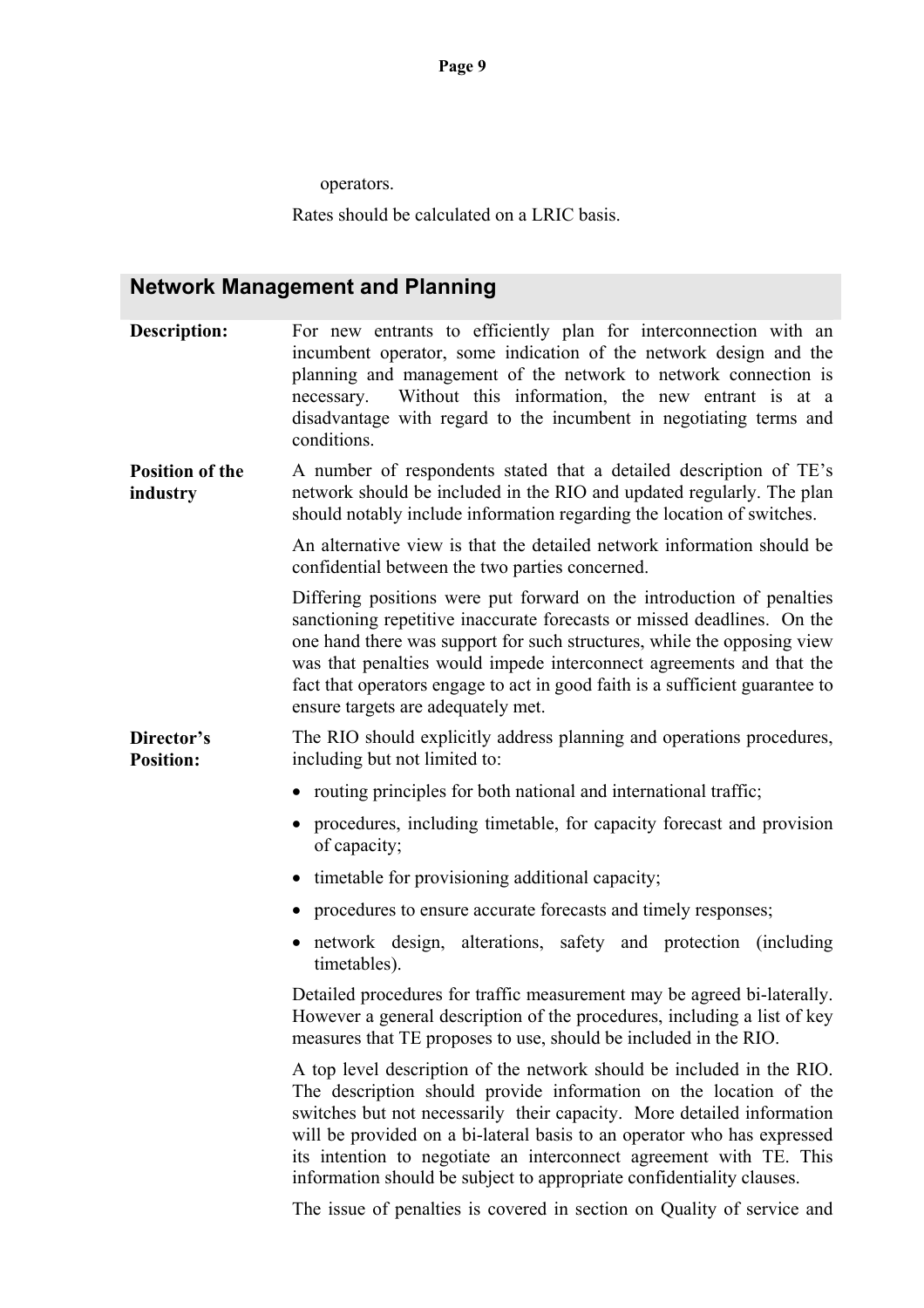dispute resolution below.

### **Network Interconnect**

### **Description:** When interconnecting two networks, the operators need to agree on the number and location of the Points of Interconnect (PoI) as well as who should supply the interconnect equipment. These are the fundamental building blocks of physical interconnection between two networks. Information on the available offering is of critical importance to new entrants.

### *Level of connection permitted*

Interconnect charges are based on the extent to which the call originating from one network is carried over the other party's network. An incumbent operator could, in specifying the points in its network where other operators may interconnect, include only switches that are relatively high in the network switching hierarchy. As a result, new entrants would be obliged to use more of the incumbent's network (and incur charges for doing so). If interconnect occurs at the level of the national switch, the interconnecting operator would have to pay a national interconnect rate, if the connection occurs at the level of the local switch, a local rate only would be charged.

### *Co-location*

Co-location becomes an issue when operators need to decide where to house interconnect equipment. Operators can reduce costs by sharing a single site where each will install and run telecommunications equipment and where they will connect their networks.

The right to co-locate gives the new entrants the choice to rent part of the interconnect equipment to the other operator or build its own infrastructure. The new entrant can enjoy the freedom of choosing the least costly solution. It also allows the new entrant to control and maintain the vital link between its network and the other operator's network.

#### **Position of the**  *Level of connection permitted*

**industry:** 

Second operators commented that access to all exchanges is necessary and all services should be accessible at those exchangesIf this is not possible for technical reasons, the provision of alternative solutions at same tariff is required. TE has commented that interconnection will be provided to a sufficient number of TE switches to allow interconnecting operators to deliver traffic to all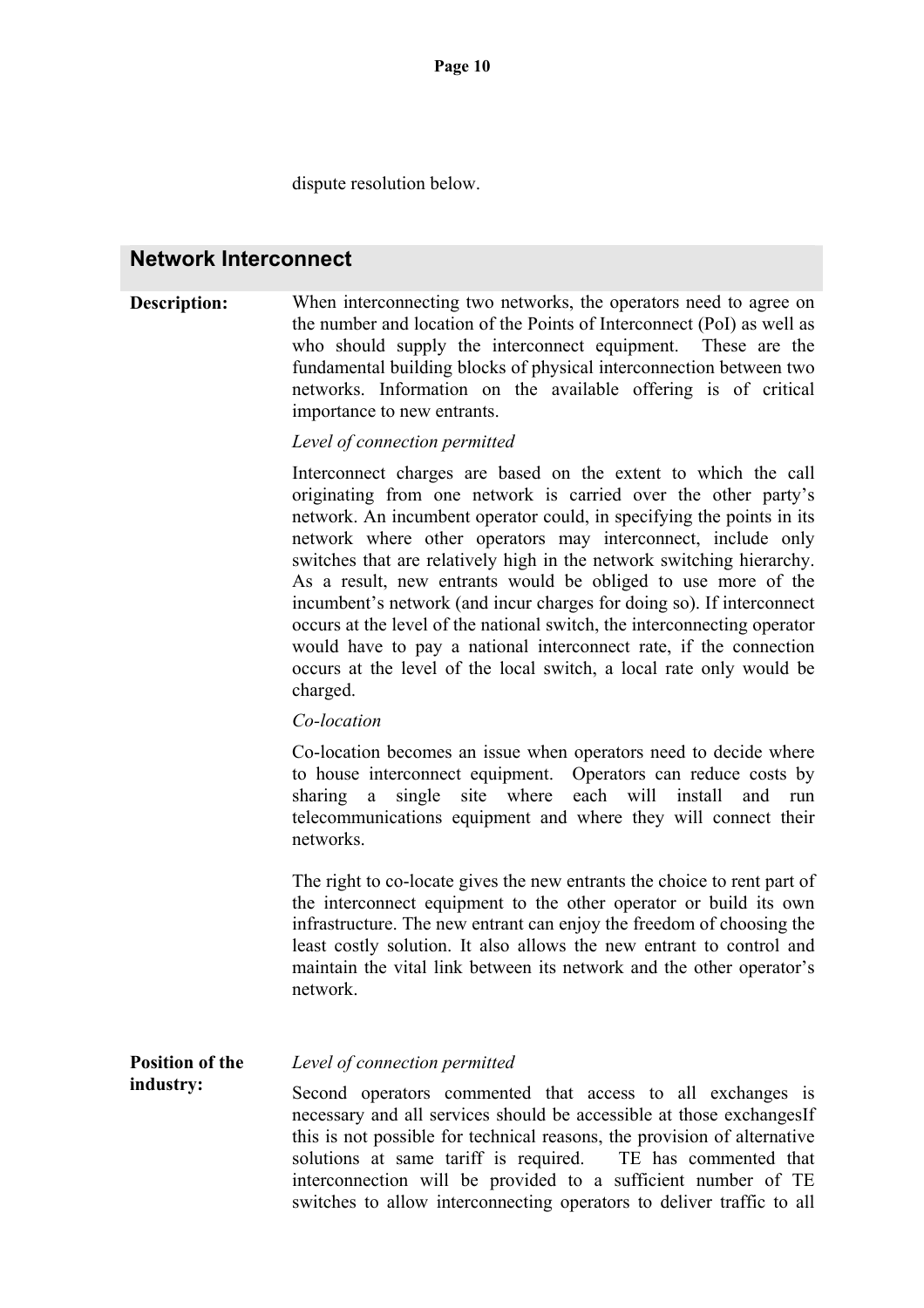customers connected to the TE network at the lowest possible interconnect rate.

### *Co-location*

All parties agree that the benefits of co-location should be available. In particular, second operators wish to be able to choose between deploying their own infrastructure or leasing it from Telecom Éireann. One method of achieving this which was specifically commented on is by implementing "in-span" interconnection. Each operator would be able to choose to provide or lease the link to the box that would be located close to the interconnect node. The links will be used for delivery of the traffic in both directions and financial compensation would be agreed between the parties for use of each others' portion of the interconnect link.

### **Director's**  *Level of connection permitted*

**Position:**  The RIO should explicitly state that operators are free to request PoIs at any Telecom Éireann primary, tandem and tertiary switch.When connection is not feasible for technical reasons, Telecom Éireann should guarantee that it would provide an alternative solution at the same price.

### *Co-location*

The Director considers that the benefits of co-location should be made available to interconnecting parties. It appears from the consultation process that Virtual or In-Span co-location is a satisfactory solution for both the incumbent and alternative operators.

The availability of this service should be included in the RIO.

### **Quality of Service and Dispute Resolution**

**Description:** Interconnect not only drives the prices that a new entrant can offer its subscribers but also the quality of service. Given the importance of quality to a new entrant, this must be carefully covered within an interconnect agreement.

> The framework for this co-operation should typically be described in a detailed service level agreement as a sub-section of the overall interconnection agreement. Both parties should be bound by their contractual obligations and sanctions should form part of the agreement.

**Position of the** *Quality of Service and Dispute Resolution*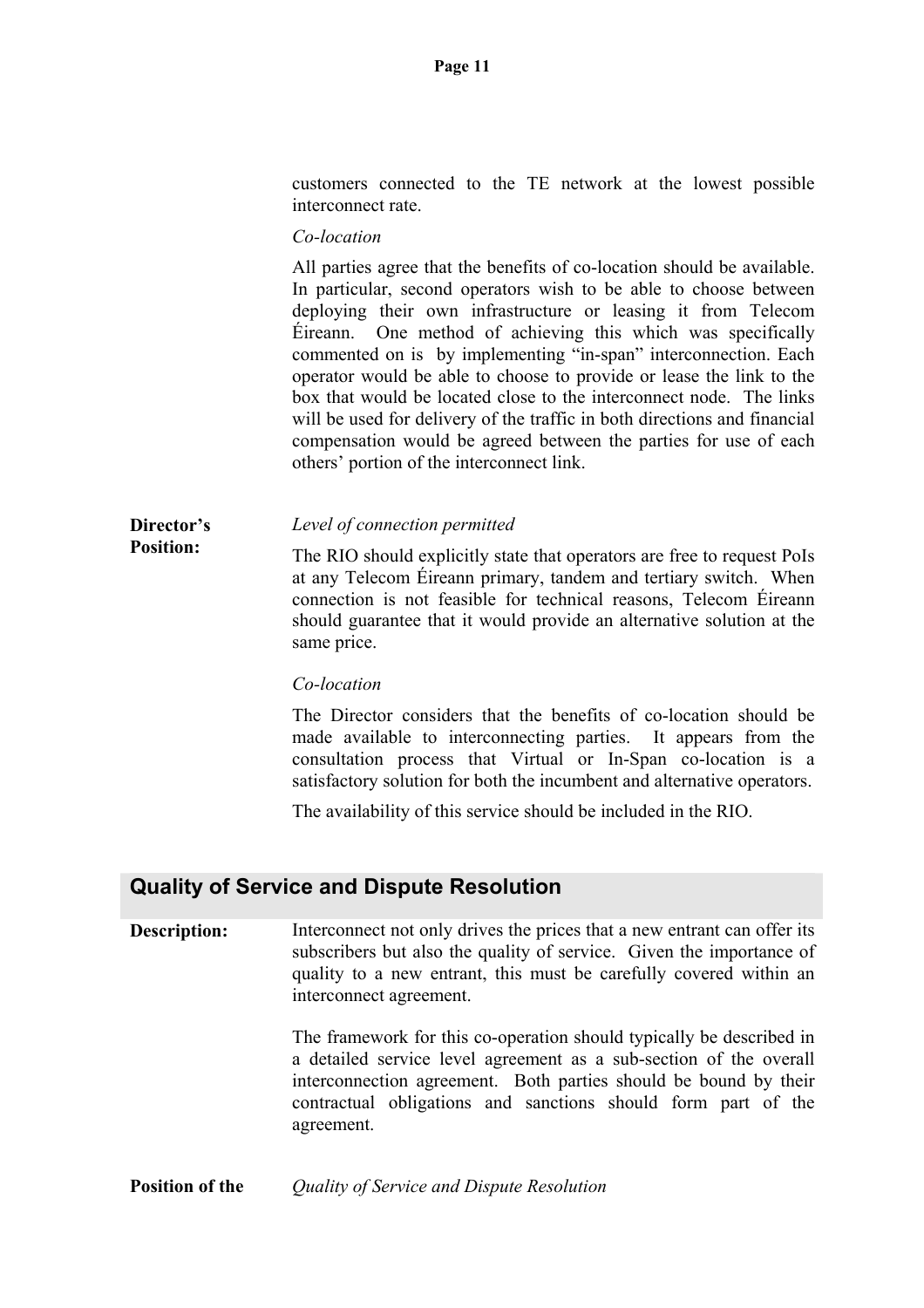**industry** All parties agree on the importance of Quality of service and nondiscrimination between operators, including TE's own retail arm. There is similarly an acknowledgement of the importance of procedures and timetable for dispute resolution, including provision for referral to the ODTR. There are differing opinions on whether such issues should be included explicitly in the RIO or left to individual bi-lateral negotiations between the parties.

### *Penalties*

There are opposing views on this matter. On the one hand many respondents favour the inclusion of specific penalty clauses in the RIO. On the other hand, it is argued that interconnection between operators is a matter of mutual importance and the requirement for both parties to have interoperability between networks should be a sufficient incentive to ensure effective interconnection. Therefore penalties are not necessary. .

#### **Director's**  *Non discrimination*

**Position:** 

The RIO should include a clause which clearly expresses TE's commitment to provide the same service level to all interconnect traffic, including its own.;

### *Service Level Agreements / Penalties*

The RIO should ultimately include a template Service Level Agreement or Operations and Maintenance Manual. It is considered appropriate that this matter be addressed by the relevant industry players, including TE and be included in the RIO on finalisation.

The Manual should set out all Quality of Service parameters, including compensations and/or sanctions, for example for late delivery or failure to repair in time. The Director suggests that agreement on the detailed clauses of the Manual should be reached before 30 November 1998. The Director will review progress at this point and will consider the need to impose a framework Manual. She will, during this review, take due account of the progress made and will assume that the level of progress achieved reflects the industry's need and desire for a framework Manual. Considering that interconnect is a reciprocal service, the Director trusts that a suitable agreement meeting the needs of all players will be reached. It is the Director's view that this document should be published with the RIO.

The Director understands that certain elements regarding quality of service may differ according to the nature of operators. The template shall be used as a generic framework on the basis of which a party may negotiate a bi-lateral arrangement with TE as part of their interconnect agreement. To ensure that these are non-discriminatory,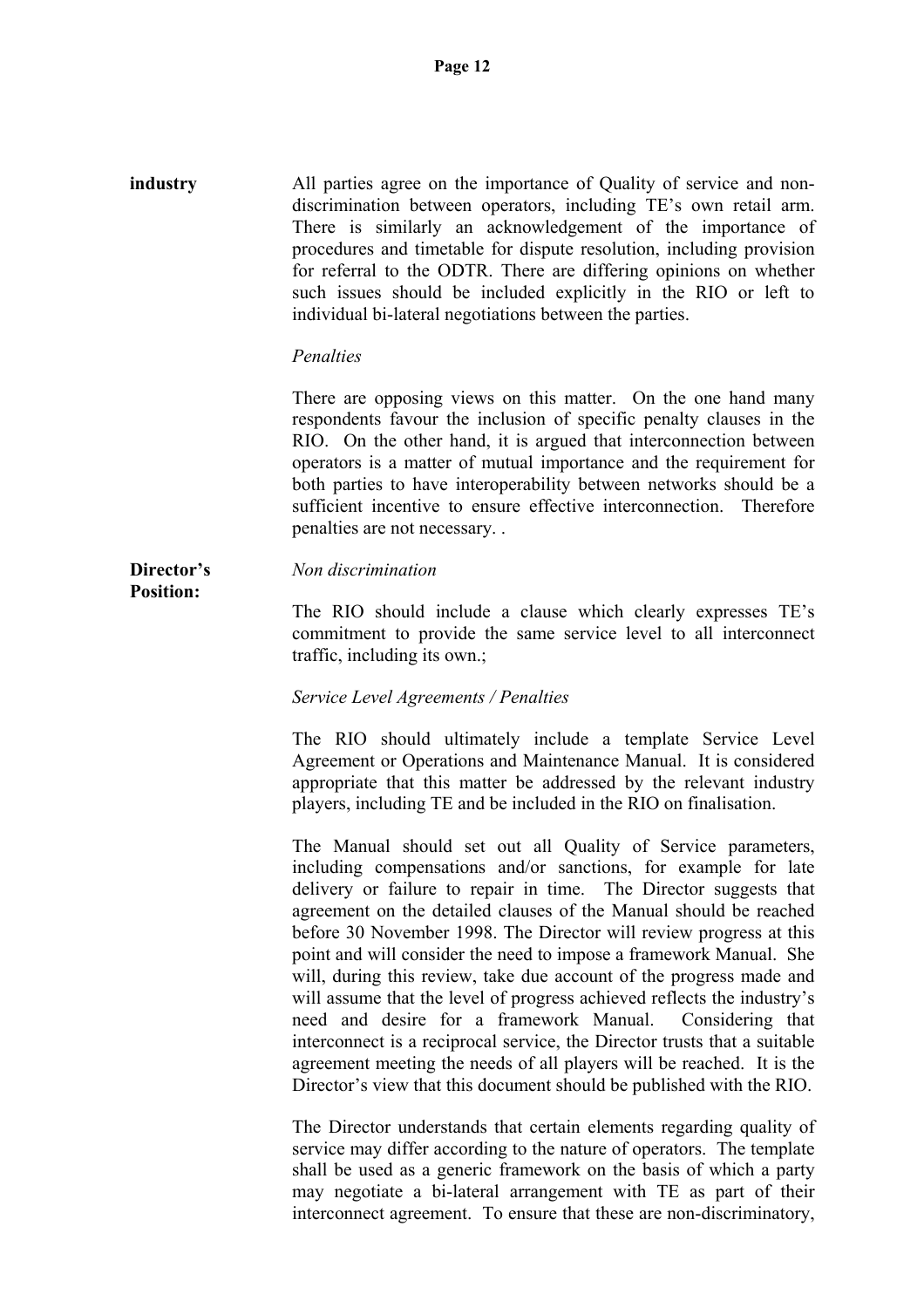the Director will ask to be given a copy of the Quality schedules agreed with TE. These will be available for inspection by all interested parties.

### *Dispute Resolution Procedures*

A general framework and timetable for escalation should be included in the RIO. Ultimate referral to the Director should be provided for in the RIO.

### **Introduction of New Services**

- **Description:** For new operators to compete with the incumbent operator, they must have rapid access to new services. Otherwise the incumbent operator will have a competitive advantage in lead-time to market which will cause an imbalance between the players.
- **Position of the industry:**  Views on this issue range from the opinion that new services should be made available to all operators no later than TE launch date or, if requested by another operator, within a short defined timeframe, to the position that new services should only be mandatory where there is a bottleneck in accessing these services.

**Director's**  The RIO should be expanded to:

**Position :** 

- Include provisions for operators to request that an interconnect agreement be extended to include new services
- Provide that if agreement is reached with one operator to extend its interconnection agreement to include a new service, this service be notified and made available on similar terms to other operators.
- Provide detailed procedures from request to provision of the new service, including timetable and escalation procedures if agreement cannot be reached.

### **Confidentiality and Publication of Information**

**Description:** An interconnection agreement is a contract signed between two parties and involves the exchange of commercially sensitive information. Strict confidentiality rules should apply limiting publication of the information, and also the use of the information within interconnecting organisations for any purpose other than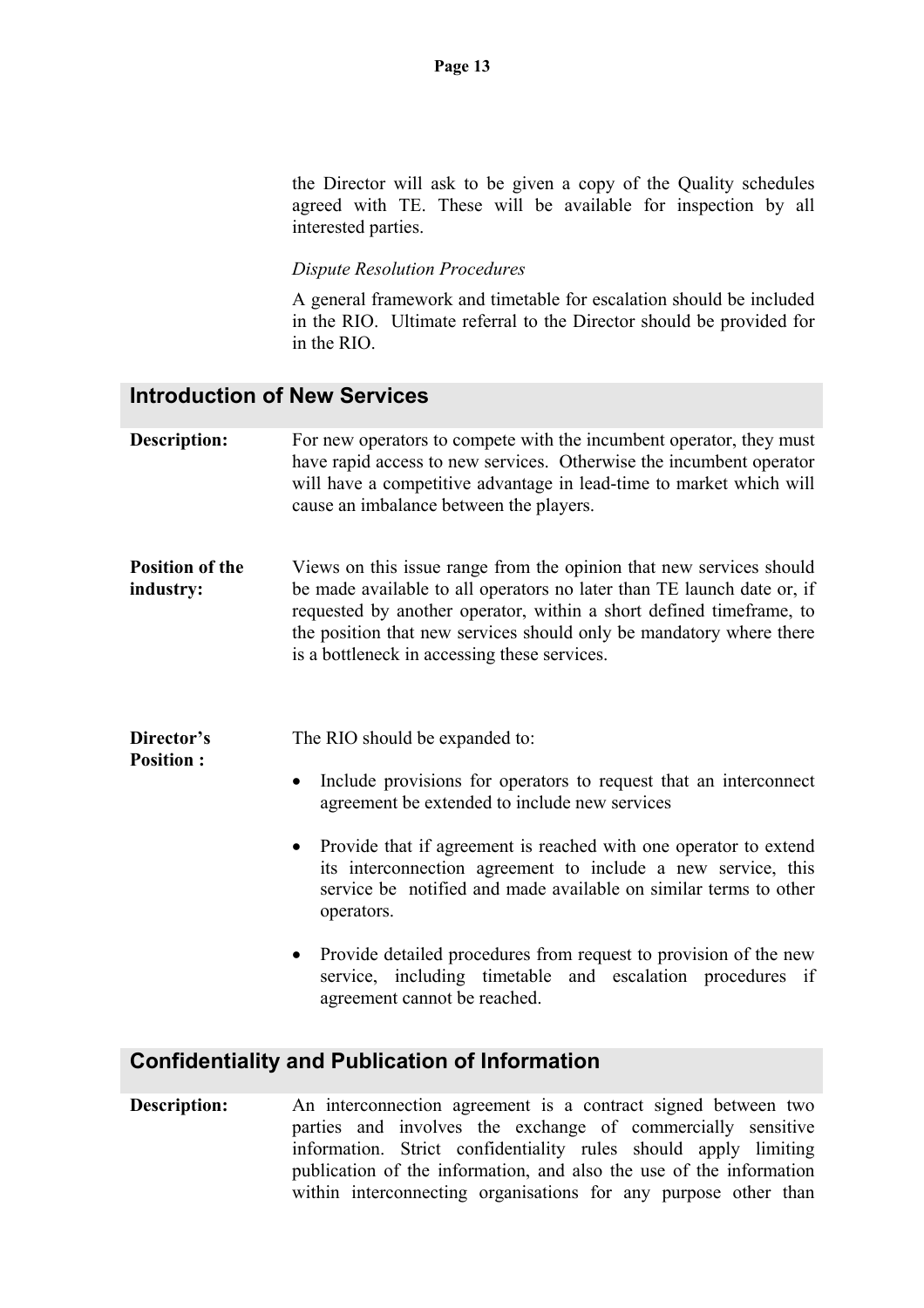effecting interconnect.

**Industry position:** All parties acknowledge the importance of this matter, with new entrants being particularly concerned that sensitive information given to TE during interconnection negotiations are kept confidential.

**Director's Position:**  The RIO should be expanded to include a clause covering confidentiality. The clause should include, but need not be limited to:

- prohibition to use confidential information to gain commercial advantage on the retail side;
- conditions for disclosure of confidential information to third parties;
- list of information to be kept confidential (such as certain network) information or capacity forecasts) may be agreed on bi-lateral basis.